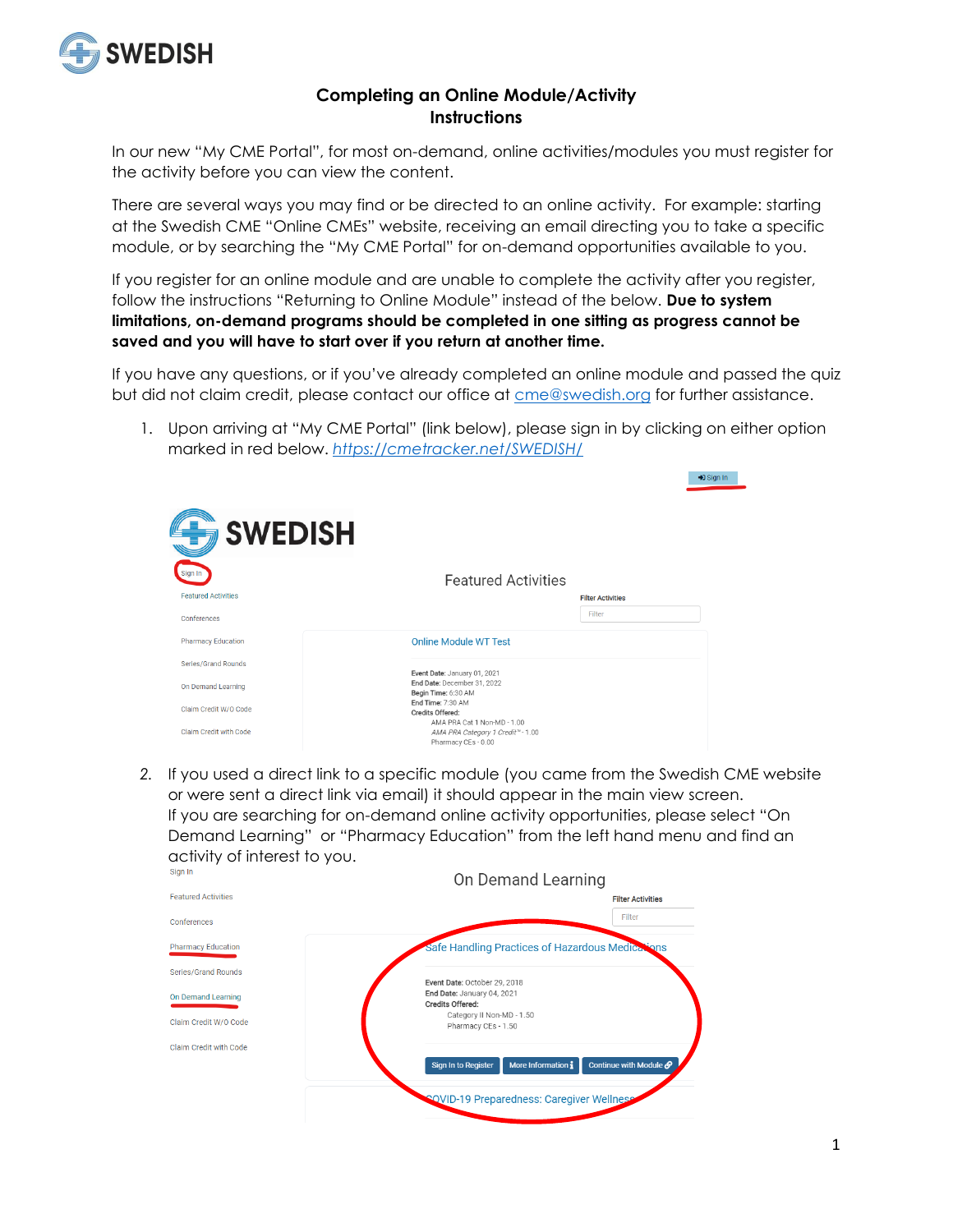

3. For the activity you wish to take, please select the "Register" button*. \*If there is no registration button, click on the "Access Module" button instead and move to step 7 of these instructions.* Other relevant information about the activity may be located at the "More Information" button or "View Website" button if present.

## Safe Handling Practices of Hazard

| Event Date: October 29, 2018<br>End Date: January 04, 2021<br>Credits Offered: | Category II Non-MD - 1.50<br>Pharmacy CEs - 1.50 |       |
|--------------------------------------------------------------------------------|--------------------------------------------------|-------|
| Register $\checkmark$                                                          | Nore Information i                               | Conti |

- 4. If applicable, select the registration category/fee for that activity and hit submit. (\*If you are paying a fee, follow the instructions in the pop-up window to continue registration.)
- 5. This will lead you to the Registration Confirmation page. DO NOT EXIT. Scroll down to click the "Click to Complete" button. If you exit this page, please see the "Returning to an Online Module" instructions. My Portal

| My Portal                  | <b>Registration Confirmation</b>                                                                                                            |
|----------------------------|---------------------------------------------------------------------------------------------------------------------------------------------|
| <b>Featured Activities</b> | Online Module WT Test 3                                                                                                                     |
| Conferences                |                                                                                                                                             |
| <b>Pharmacy Education</b>  | Thank You!                                                                                                                                  |
| <b>Series/Grand Rounds</b> | Your registration for this online activity is complete. An email confirmation will be sent to c<br>Please review your confirmation details: |
| On Demand Learning         |                                                                                                                                             |
| Claim Credit W/O Code      | Name: Danielle Posadas<br>Activity Name: Online Module WT Test 3<br>Event Date: December 06, 2020                                           |
| Claim Credit with Code     | End Date: January 01, 2023<br>Confirmation #: TL09-Q5633                                                                                    |
|                            |                                                                                                                                             |
|                            | <b>Click to Complete</b>                                                                                                                    |

- 6. Click on the "Click to Complete" button, which will direct you to the course module to begin.
- 7. Complete the module or quiz and pass to continue.
- 8. After passing the quiz and completing the module, follow the instructions at the end of to continue the process (on most click "Next").